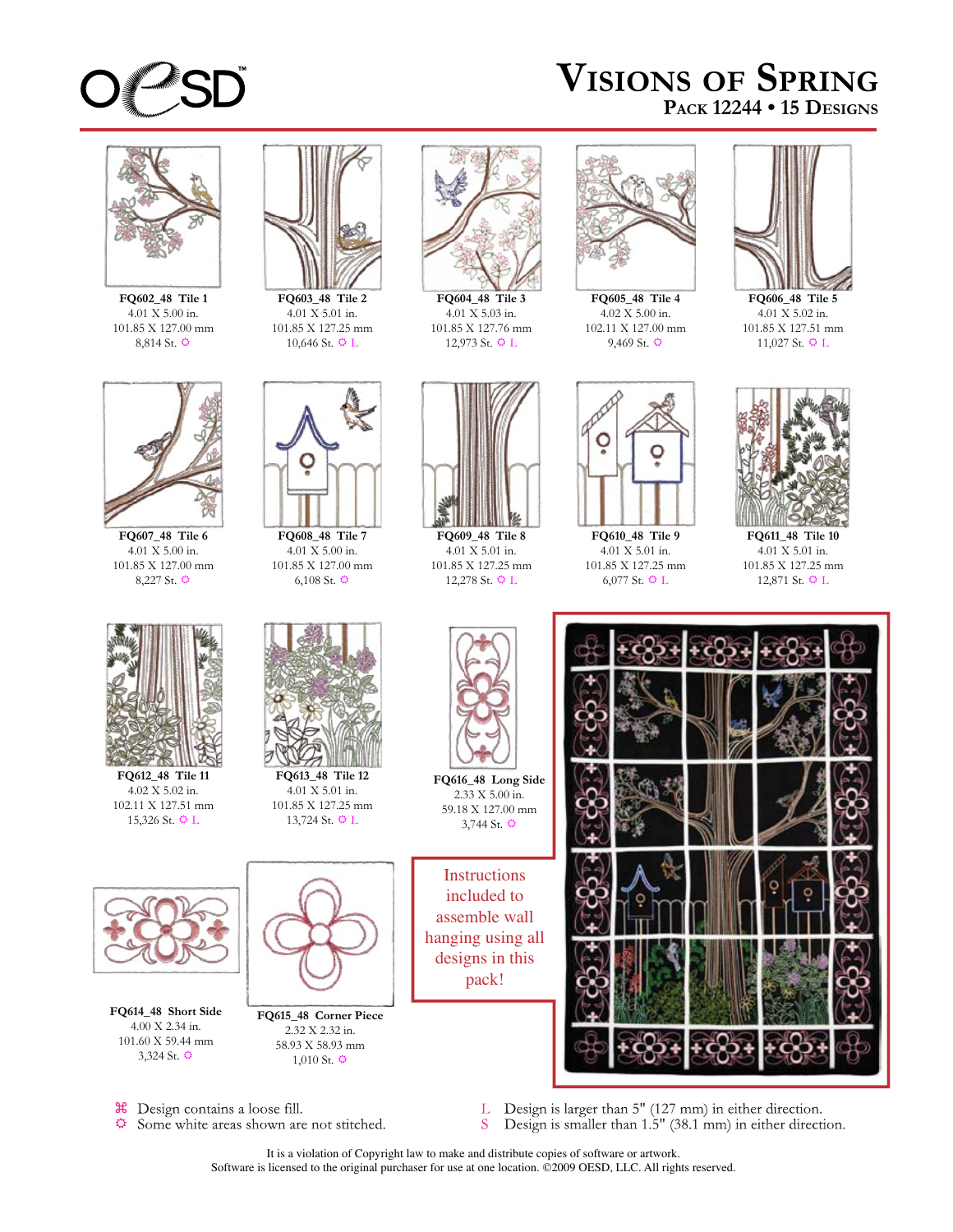## **VISIONS OF SPRING PACK 12244 • 15 DESIGNS**

Listings below indicate color sample, stitching order and suggested thread color number, Isacord, Yenmet or YLI Variegated threads.

#### **FQ602\_48 Tile 1**

|       |  | $200 - 100$                |  |
|-------|--|----------------------------|--|
|       |  | 1. Dark Tree Shading0853   |  |
| . .   |  | 2. Light Tree Shading 1172 |  |
|       |  |                            |  |
| a a s |  | 4. Beak & Feet0873         |  |
|       |  | 5. Eye0132                 |  |
|       |  | 6. Leaves 5822             |  |
|       |  | 7. Flowers 2155            |  |
|       |  | 8. Placement Stitch0020    |  |
|       |  |                            |  |

#### **FQ603\_48 Tile 2**

|  | 1. Light Tree Shading 1172 |  |
|--|----------------------------|--|
|  | 2. Dark Tree Shading0853   |  |
|  |                            |  |
|  | 4. Light Bird Shading3652  |  |
|  | 5. Dark Bird Shading3953   |  |
|  | 6. Beak0873                |  |
|  | 7. Eye0132                 |  |
|  |                            |  |
|  | 9. Placement Stitch0020    |  |
|  |                            |  |

#### **FQ604\_48 Tile 3**

| 1. Light Tree Shading 1172 |
|----------------------------|
| 2. Dark Tree Shading0853   |
| 3. Light Bird Shading3652  |
| 4. Dark Bird Shading3953   |
| 5. Beak & Feet0873         |
| 6. Eye0132                 |
| 7. Leaves 5822             |
| 8. Flowers 2155            |
| 9. Placement Stitch0020    |
|                            |

|                       | <b>FQ605_48 Tile 4</b>                                    | FQ608_48 Tile 7                             |
|-----------------------|-----------------------------------------------------------|---------------------------------------------|
| 3                     | 1. Light Tree Shading 1172                                | 1. Fence0761                                |
|                       | 2. Dark Tree Shading0853<br><b>College</b>                | 2. House Dark<br><b>The Co</b>              |
|                       | 3. Feet0111<br><b>The Contract of Street</b>              | Shading 0853                                |
|                       | <b>The Co</b>                                             | 3. House Light<br><b>College</b>            |
| 2<br>2<br>3<br>2<br>5 | 5. Bird Light Shading0672<br>$\mathcal{L}$                | Shading 0934                                |
|                       | 6. Beaks0152<br><b>College</b>                            | 4. House3641<br><b>The State</b>            |
|                       | 7. Eyes0132<br><b>The State</b>                           | $\sim 100$<br>5. Light Orange               |
|                       | 8. Leaves 5822<br><b>The Co</b>                           | Bird Shading 0811                           |
|                       | 9. Flowers 2155                                           | 6. Dark Orange<br>$\sim 100$                |
|                       | 10. Placement Stitch0020<br><b>The Contract</b>           | Shading  0904                               |
|                       |                                                           | 7. Feet0111<br><b>The Co</b>                |
| 3                     | <b>FQ606 48 Tile 5</b>                                    | 8. Bird4174<br>a.                           |
| 1                     | 1. Light Tree Shading 1172                                | 9. Eye0020<br>▀                             |
|                       | 2. Dark Tree Shading0853<br><b>Contract</b>               | 10. Placement Stitch4174                    |
|                       | 3. Placement Stitch0020<br>$\mathbf{r}$                   |                                             |
| 2<br>3<br>3           |                                                           | <b>FQ609 48 Tile 8</b>                      |
| $\frac{2}{2}$         | FQ607 48 Tile 6                                           | 1. Light Tree Shading 1172                  |
|                       | 1. Light Tree Shading 1172<br>$\mathcal{L}_{\mathcal{A}}$ | 2. Dark Tree Shading0853<br><b>Contract</b> |
|                       | 2. Dark Tree Shading0853<br><b>Tara</b>                   | 3. Fence0761                                |
|                       | 3. Beak & Feet0873<br><b>Contract</b>                     | 4. Bush5633<br>$\sim 10^{-1}$               |
|                       | 4. Head 0111<br><b>The Contract</b>                       | 5. Placement Stitch0020                     |
|                       | 5. Body1375<br><b>The Co</b>                              |                                             |
| 2<br>3                | $\sim 10$<br>6. Light Orange                              | FQ610 48 Tile 9                             |
|                       | Bird Shading 0821                                         | 1. Fence0761                                |
| 2<br>3<br>3           | 7. Dark Orange                                            | 2. Blue House 3641<br>mar 1                 |
|                       | Bird Shading 0922                                         | 3. Red House &<br><b>The State</b>          |
|                       |                                                           | Blue House Roof  1311                       |
| $\frac{2}{2}$         | $\sim 100$<br>9. Leaves 5822                              | 4. Red House Roof.<br><b>Contract</b>       |
| 5                     | 10. Flowers 2155                                          | Trim & Holes0853                            |
| J.                    | 11. Placement Stitch0020                                  | 5. House Poles &<br>$\sim 10$               |
|                       |                                                           | Perches  0934                               |
|                       |                                                           |                                             |
|                       |                                                           |                                             |

|  | <b>FO608 48 Tile 7</b> |                   |  |
|--|------------------------|-------------------|--|
|  | 1. Fence0761           |                   |  |
|  | 2. House Dark          |                   |  |
|  |                        | Shading 0853      |  |
|  | 3. House Light         |                   |  |
|  |                        | Shading 0934      |  |
|  | 4. House3641           |                   |  |
|  | 5. Light Orange        |                   |  |
|  |                        | Bird Shading 0811 |  |
|  | 6. Dark Orange         |                   |  |
|  |                        | Shading  0904     |  |
|  | 7. Feet0111            |                   |  |

#### M 8. Bird.............................4174 M 9. Eye.............................0020 M 12. Placement Stitch........0020

|  | 10. Placement Stitch4174 |  |
|--|--------------------------|--|
|  | EO600 10 TH. 0           |  |

|                          |  | T YOU TO THE O            |  |
|--------------------------|--|---------------------------|--|
|                          |  | 1. Light Tree Shading1172 |  |
|                          |  | 2. Dark Tree Shading0853  |  |
|                          |  | 3. Fence 0761             |  |
|                          |  |                           |  |
| $\overline{\phantom{a}}$ |  | 5. Placement Stitch0020   |  |

### **Tile 9**

|  | L'OUIU TO LIIC J      |
|--|-----------------------|
|  |                       |
|  | 2. Blue House 3641    |
|  | 3. Red House &        |
|  | Blue House Roof  1311 |
|  | 4. Red House Roof.    |
|  | Trim & Holes0853      |
|  | 5. House Poles &      |

## es ..................0934<br>1061

 $.0873$  $...0132$ <br> $...0020$ 

|     | <u>u. Dilu</u>      |
|-----|---------------------|
|     | 7. Beak & Feet      |
|     |                     |
| . . | 9. Placement Stitch |

#### **FQ611\_48 Tile 10** M 1. Fence.........................0761 M 2. Pole............................0934 M 3. Bush..................................5633<br>M 4. Leaf Bush....................5833 4. Leaf Bush.....................5833<br>5. Grass ...........................5531 5. Grass ....... **M** 6. Flowers, Leaves & Stem...................5643 M 7. Flower ........................1600 M 8. Light Bird Shading......0131

- 9. Beak......
- M 10. Dark Bird Shading......0111
- M 11. Eye.............................0132
	-

### **FQ612\_48 Tile 11**

|  | 1. Leaf Bush5833           |  |
|--|----------------------------|--|
|  | 2. Hydrangea Leaves5822    |  |
|  | 3. Daisy Stem &            |  |
|  | Leaves5643                 |  |
|  | 4. Daisy0221               |  |
|  | 5. Daisy Stamen0776        |  |
|  | 6. Dark Tree Shading0853   |  |
|  | 7. Light Tree Shading 1172 |  |
|  | 8. Fence0761               |  |
|  | 5622<br>$P$ uch            |  |

M 9. Bush...........................5633 10. Placement Stitch........0020

#### **FQ613\_48 Tile 12**

|  | 1. Hydrangea Leaves5822 |  |
|--|-------------------------|--|
|  | 2. Hydrangea 9912       |  |
|  | 3. Poles0934            |  |
|  | 4. Fence0761            |  |
|  |                         |  |
|  | 6. Daisy Leaves &       |  |
|  | Stems 5643              |  |
|  |                         |  |
|  | 8. Daisy Stamens0776    |  |
|  | 9. Placement Stitch0020 |  |

## **FQ615\_48 Corner**  Piece<br>1. Flower....

**M** 1. Flower ............................2152 **M** 2. Placement Stitch........0020

**FQ614\_48 Short Side**<br>1. Dark Shading.............2152 **M** 1. Dark Shading ..............2152 **M** 2. Light Shading..............1755 3. Placement Stitch........0020

#### **FQ616\_48 Long Side**

|  | $25.20 - 10.20$         |  |
|--|-------------------------|--|
|  | 1. Dark Shading2152     |  |
|  | 2. Light Shading 1755   |  |
|  | 3. Placement Stitch0020 |  |

It is a violation of Copyright law to make and distribute copies of software or artwork. Software is licensed to the original purchaser for use at one location. ©2009 OESD, LLC. All rights reserved.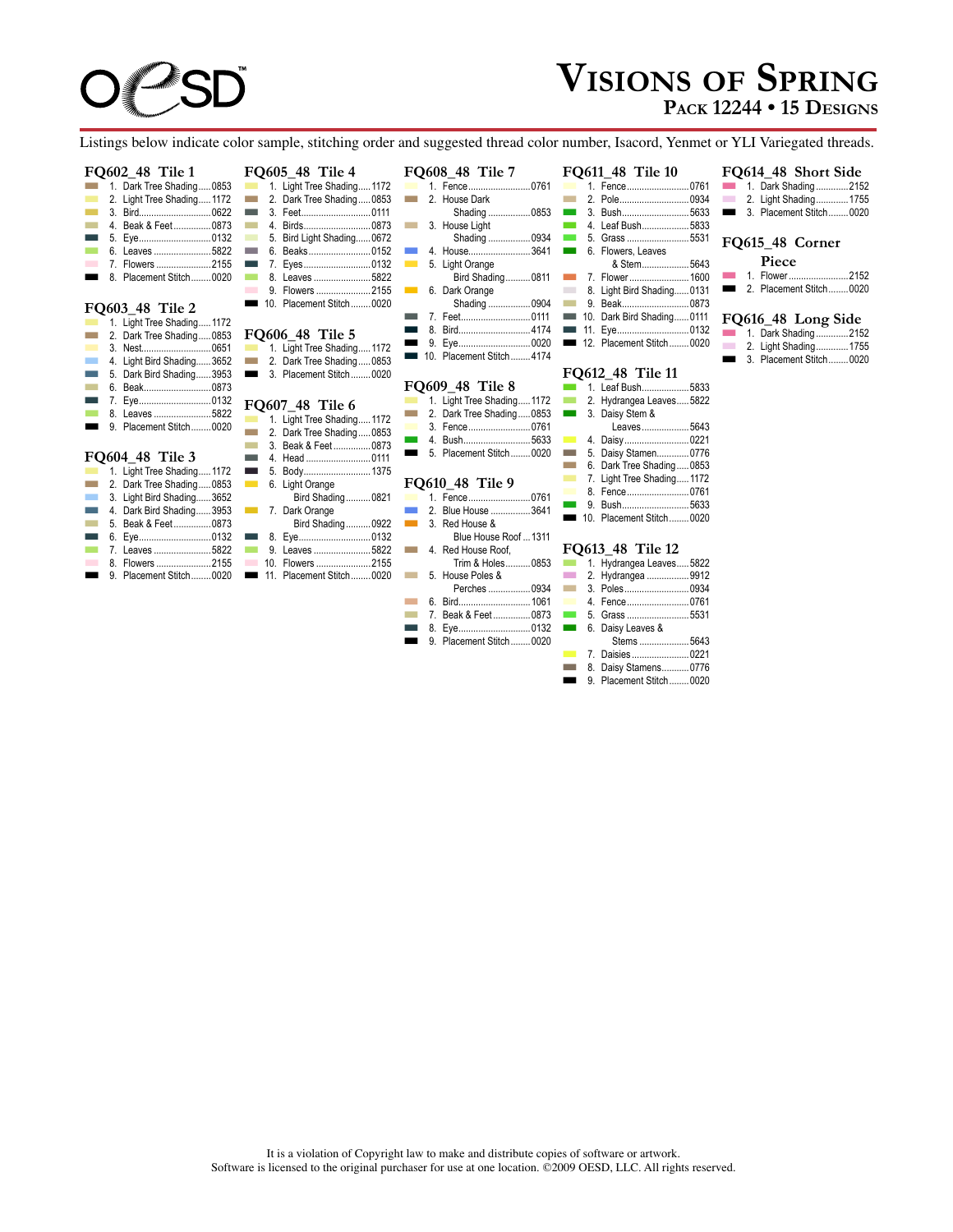# Visions of Spring Wall Hanging



#### **SUPPLIES:**

- **OESD Signature Pack Visions of Spring**  $\bullet$
- Isacord embroidery thread  $\bullet$
- **OESD Bobbin Thread**
- Temporary Spray adhesive such as 101 Quilt  $\bullet$ **Basting Spray**
- OESD Heavy Weight Cut-Away
- Fusible Bias tape (5.5 yds or 5m)
- 2 ¼ yds of fabric (this will include the blocks, backing and binding) Chart

| Α                                      | B        | B        | B        | A              |
|----------------------------------------|----------|----------|----------|----------------|
| $\overline{C}$                         | FQ602_48 | FQ603_48 | FQ604_48 | $\overline{C}$ |
| $\mathsf{C}$                           | FQ605_48 | FQ606_48 | FQ607_48 | $\overline{C}$ |
| $\overline{C}$                         | FQ608_48 | FQ609_48 | FQ610_48 | $\mathcal{C}$  |
| $\overline{C}$                         | FQ611_48 | FQ612_48 | FQ613_48 | $\overline{C}$ |
| A                                      | B        | B        | B        | A              |
| B=FQ614_48<br>C=FQ616_48<br>A=FQ615_48 |          |          |          |                |

#### **EMBROIDERY:**

- 1. Embroider each design for the wall hanging using two layers of OESD Heavy Weight Cut Away stabilizer in each hooping. Be sure to use the 101 Quilt Basting Spray temporary spray adhesive to adhere all layers of stabilizer and fabric together for best stitch results. These blocks will fit in a standard 5" x 7" hoop. You will also need to embroider for the binding: FQ616\_48 x 8, FQ614\_48 x 6 and FQ615\_48 x 4.
- 2. The last thing that will stitch in each of these squares is an outline stitch. This stitch is very important in the process of putting the design together so it is vital that it is not skipped when embroidering. When choosing the color for this outline stitch keep in mind that you want it to blend in with your background fabric. You should also stitch the designs in their number order to speed up the piecing process.
- 3. Once the embroidery process is complete, trim away all excess fabric leaving a 1/4" seam allowance outside of the outline stitch. (PHOTO 1). This process is easily done using a rotary cutter and ruler. Simply line up the 1/4" mark with the sewing line and trim. Hint: It may be easier to cut with the back of the block showing since the color you chose to stitch the block outline with should blend in with the background fabric. (PHOTO 2)



#### **CREATING THE WALL HANGING** (MAIN BODY)

- 1. After each block has been trimmed down, lay out the pieces near your machine so that it is easy to put the blocks together. Remember, there are 3 blocks across and 4 down. Use the above chart as reference for placement. (PHOTO 3)
- 2. Piece your wall hanging together using 1/4 inch seam allowances. Start at the bottom row and work your way to the top row by flipping right sides together. (PHOTO 4)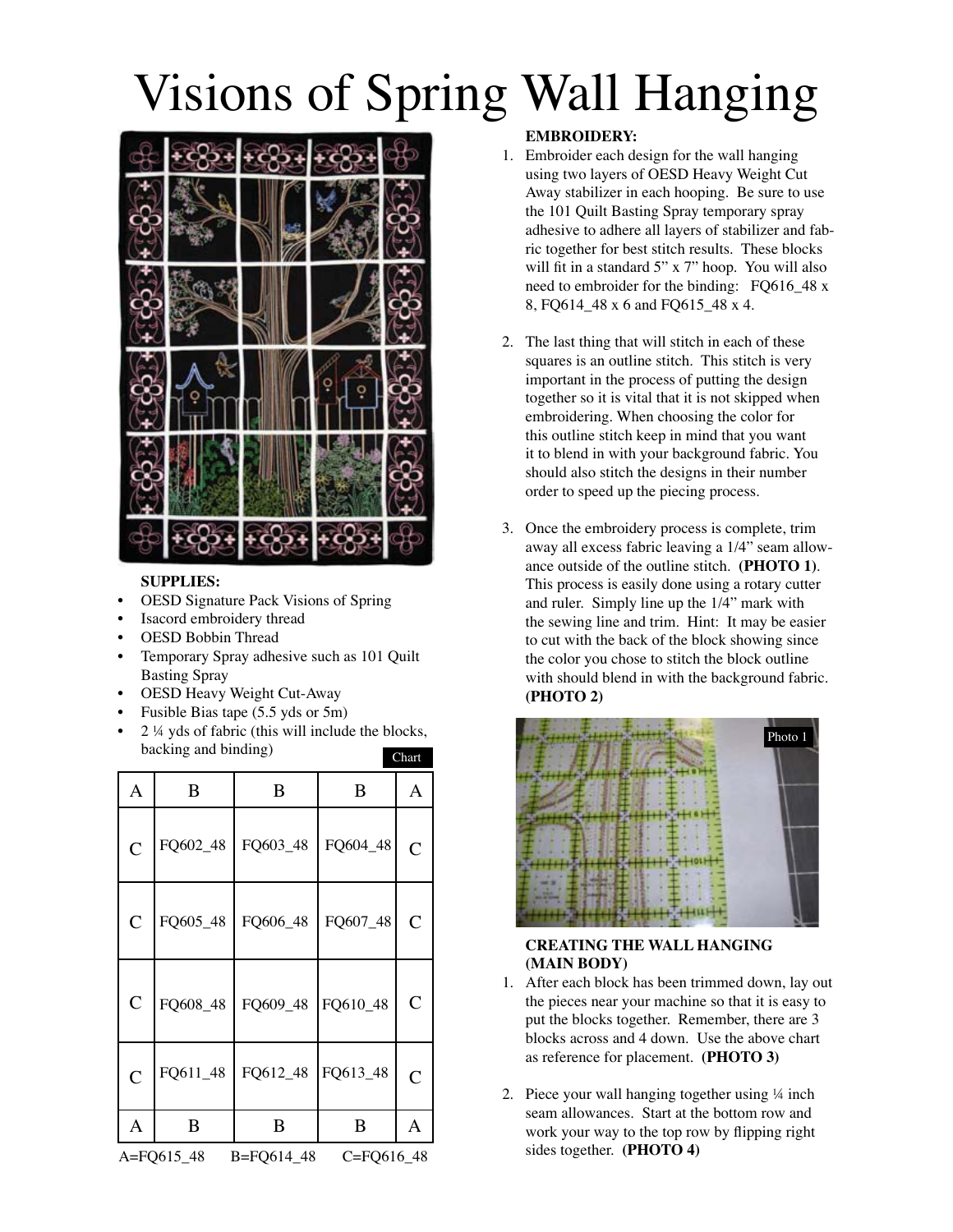

3. Piece each row across first. Press the seams in their sewn position and then press them open as you go. **(PHOTO 5 and 6)**





4. Once all the horizontal rows are pieced together, it is time to connect the rows together. Make sure as you sew the rows together that your inter sections line up between the rows. **(PHOTO 7)**



- 5. Continue until all rows are connected.
- 6. The next step is to stitch the borders together. Refer to the chart for placement. Begin by stitching the sides first. The cornerstones will be stitched on the top and bottom borders. Stitch the side borders to the main piece. **(PHOTO 8)**



7. Stitch the top and bottom borders with the cornerstones together. Stitch the top and bottom borders to the main piece **(PHOTO 9)**